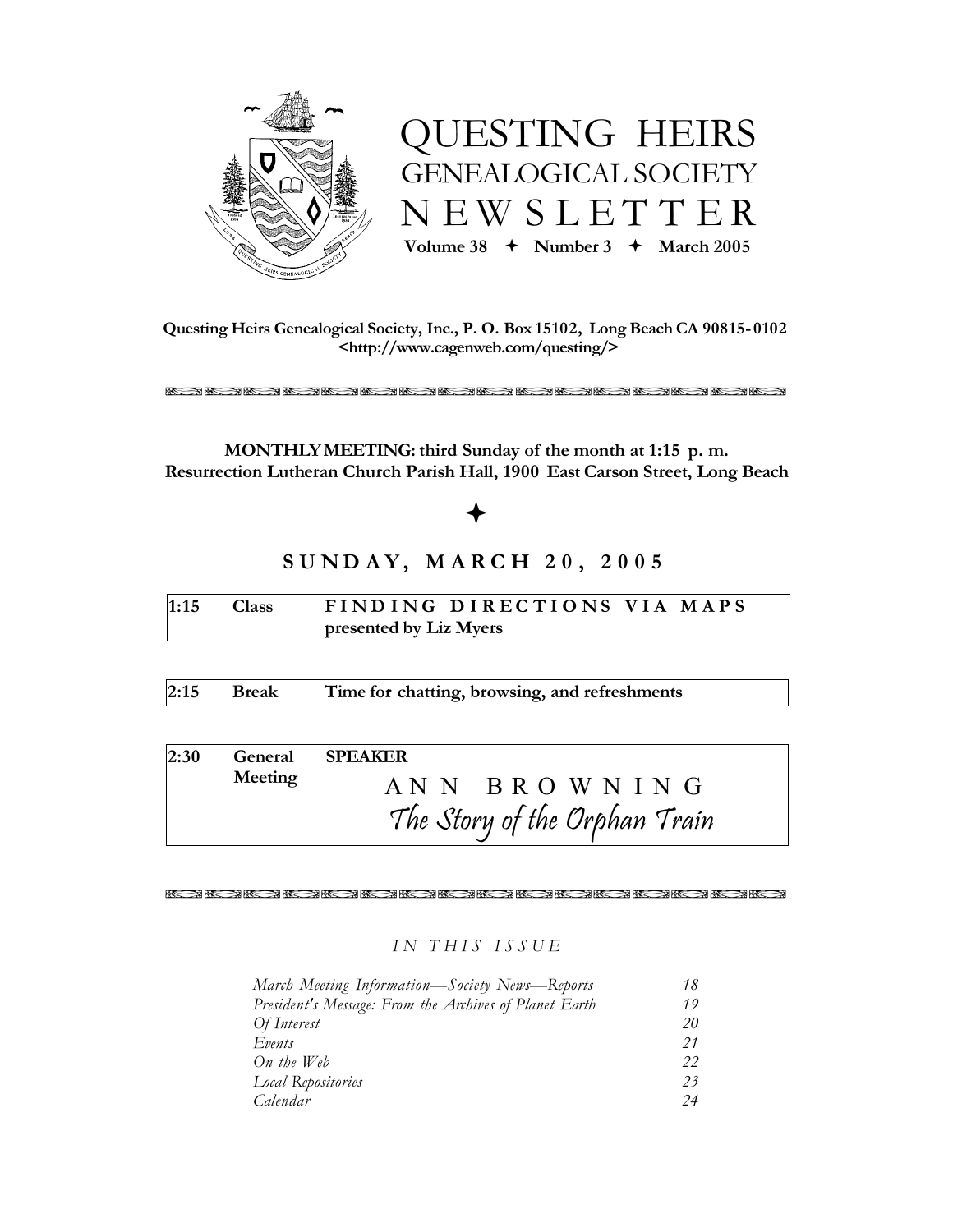# **M A R C H M E E T I N G**

### **CLASS: FINDING DIRECTIONS VIA MAPS**

Join us at 1:15pm as Questing Heirs member Liz Myers presents a basic how-to on map reading.

### $\bigstar$

### **SPEAKER: ANNBROWNING**

You may be one of the estimated two million Americans who have an ancestor who rode an Orphan Train. This can mean that you have hit a "brick wall" in your research. Between the 1850s and the 1920s there were over 150,000 orphaned and abandoned children sent from East Coast cities to new homes in the West. Their identities were often obscured by their new families. Ann Browning will share her knowledge of this little-known story in America's social history at our January meeting. We will learn of her unique experience in discovering her own family's Orphan Train legacy.

Ann is a recent and enthusiastic genealogy researcher, and a member of the South Orange County California Genealogical Society. Ann and her husband Richard moved to Mission Viejo from Seattle eight years ago. They enjoy their retirement in the Palmia Community, where Ann is a board member of the Genealogy Club.

### **S O C I E T Y N EW S**

As reported in last month's newsletter, fellow Questing Heirs members **Liz Myers** and **John McCoy** have been invited to give presentations at the Orange Family History Seminar on Saturday, April 23. Please see page 21 of this issue for more information on this event.

| FINANCIAL REPORT<br>David WERTS<br>$(562)$ 431-7790 |   |                  |  |  |  |
|-----------------------------------------------------|---|------------------|--|--|--|
|                                                     |   |                  |  |  |  |
| January Income<br>January Expenses                  | Ж | 259.11<br>537.60 |  |  |  |
| Balance as of January 31, 2005                      |   | \$26,949.72      |  |  |  |

We will be putting \$20,000 of the above bank balance into a CD this month.

# **M E M B E R S H I P R E P O R T Jeanette (Marcus) JONES (562) 421- 5610**

**FEBRUARYMEETINGATTENDANCE**

Members: 26 Guests: 2

### **NEW MEMBER**

Cheryl Tardif Individual 9/05

#### **RENEWALS**

| <b>Joy Buras</b>        | Newsletter | 9/05  |
|-------------------------|------------|-------|
| Betty Bell Feldman      | Sustaining | 9/05  |
| Patricia Glow           | Individual | 9/05  |
| Charles & Bonnie Horton | Family     | 9/05  |
| Patricia Kingsley       | Newsletter | 9/05  |
| Herbert Laffoon         | Individual | 1/06  |
| Martha Morgan           | Newsletter | 9/05  |
| Liz Myers               | Individual | 9/06  |
| Jackie Riley            | Newsletter | 9/05  |
| Olas & Jo Nell Rook     | Family     | 9/05  |
| Mary F. Wilkinson       | Sustaining | 12/06 |

# **R E F R E S H M E N T S Georgie (Peterson) LYONS (562) 432-4908**

Thanks to our February hosts: Linda ARTUSO Kay FOORD Liz MYERS Tina YANIS

Our March hosts will be: Marilyn (DeLonjay) BRASHER Carol JOHNSON Georgie (Peterson) LYONS

#### RRARR RRRRRRRRRRRRRRRRRRRRRRRRRRR

*Copyright © 2005, Questing Heirs Genealogical Society, Inc.*

*Permission to reprint original items from this publication is granted, provided that the reprint is used for non- commercial, educational purposes, and that the following notice appears at the end of the article: Previously published in Questing Heirs Genealogical Society Newsletter, Vol. 38, No. 3 (March 2005).*

*This newsletter is published monthly as a benefit for members of Questing Heirs; it is not meant to be sold. Those who are unable to attend our meetings but wish to subscribe to the newsletter may purchase a newsletter-only membership for \$12.00 a year. To join, please contact us using the address on the front page.*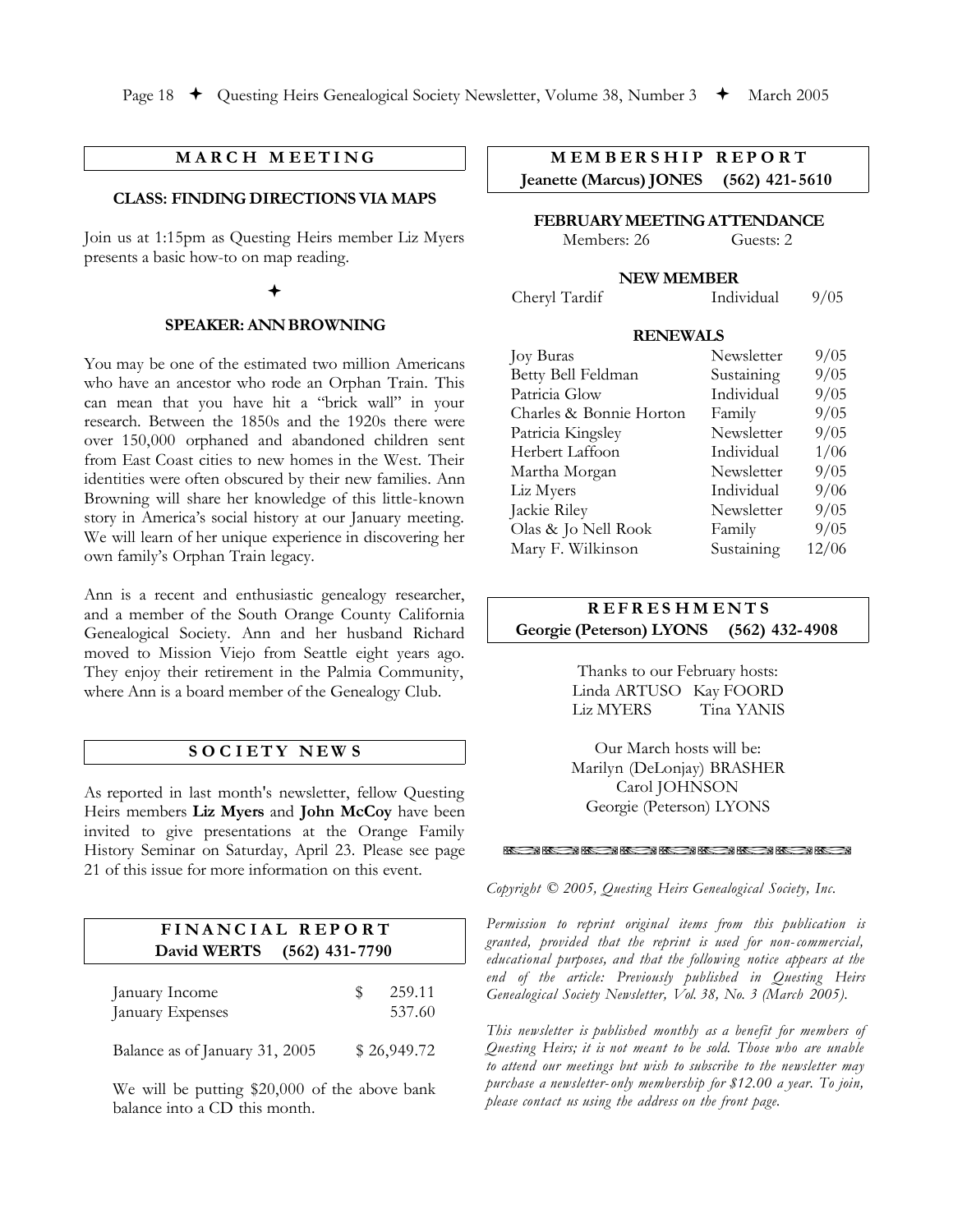### **P R E S I D E N T ' S M E S S A G E**

# F R O M T H E A R C H I V E S O F P L A N E T E A R T H

**Quite by accident,** I found what can only be called the world's can only be called the world's most complete Internet site for archives. UNESCO, the United Nations Educational, Scientific, and Cultural Organization, has taken its mission seriously. The UNESCO website now features a "Portal" for archives, and other for libraries. The easiest way to get to the portals is on the UNESCO web page for "communication and education" at <http://www.unesco.org/webworld>.

About halfway down the left side of the page, notice the menu selection, "Portals," under which you will find "Archives" and "Libraries." I decided to explore.

Under "Archives," there is a choice of national, state and regional, communal (meaning, archives of cities and towns, known officially in much of Europe as communes), and several other flavors of archives. I was astonished to discover there

are archives on all continents except Antarctica, and many of them have on-line content. Under state and regional archives, I drilled down to Europe, Italy, and finally to the archives of the state of Turin, which houses a vast trove of documents from the ancient royal house of Savoy. I don't read Italian well, but I managed to locate a text search option and was soon reading through the titles of documents from the 16th Century. I spotted a familiar name, Contessa di Tenda—she was the person who helped my ancestor Bernard Gélieu find a job as a

protestant minister after he fled from France in 1572 (Savoie was then a separate entity, and the protestant religion was tolerated at that time). I had always suspected she was the widow of Bernard's first employer, Antoine de Clermont d'Amboise, and the catalogue entry contained the clues that led me to the proof! If I were willing to wade farther into the web site, I could even order a copy of the document!



**nother exploration** led me to Another exploration led me to<br>alled an amazing web site called British History Online at <http://www.british-history.ac.uk>. I tried "Johannot" in the search box, and there it was, a passage from the Victoria History of Middlesex (1976) describing the paper mill at Tottenham operated by Israel Johannot, a member of one of my ancestral families. The very next sentence sent me scurrying. The paper mill next belonged to Thomas Cooke, a name I recognized as the second

husband of Israel Johannot's widow. I knew nothing about him. Now, I sensed a story: not only did he marry the widow, he also took over the business. Back to Google, I searched<br>on "Thomas Cooke" in the on "Thomas Cooke" in the appropriate date range, and discovered a fascinating tale that can only be described as Dickensian.<br>Thomas Cooke (1726-1811) Cooke (1726-1811) achieved fame as a miser. His unflattering biography, published in

1813, went into at least three editions. He had worked as an excise tax inspector at the paper mill, and after the death of the proprietor, had threatened to expose certain fraudulent practices at the mill unless the widow would marry him. She did. They lived mainly on homegrown cabbage, and he was famous for prowling the streets at night with a bucket and trowel, gathering horse manure for his cabbage patch. Even in death, Mr. Cooke was negotiating with the

undertaker, Mr. Bodkin, to get a coffin below market price. An engraving of a corpulent, haughty gentleman supported by his maidservant completes the picture of a man described as the "least mourned individual ever buried in St. Mary's churchyard" in Islington.

There are two morals to our story: don't be a miser, and always search the archives to locate the colorful stories that will make your genealogy interesting!

*—* John McCoy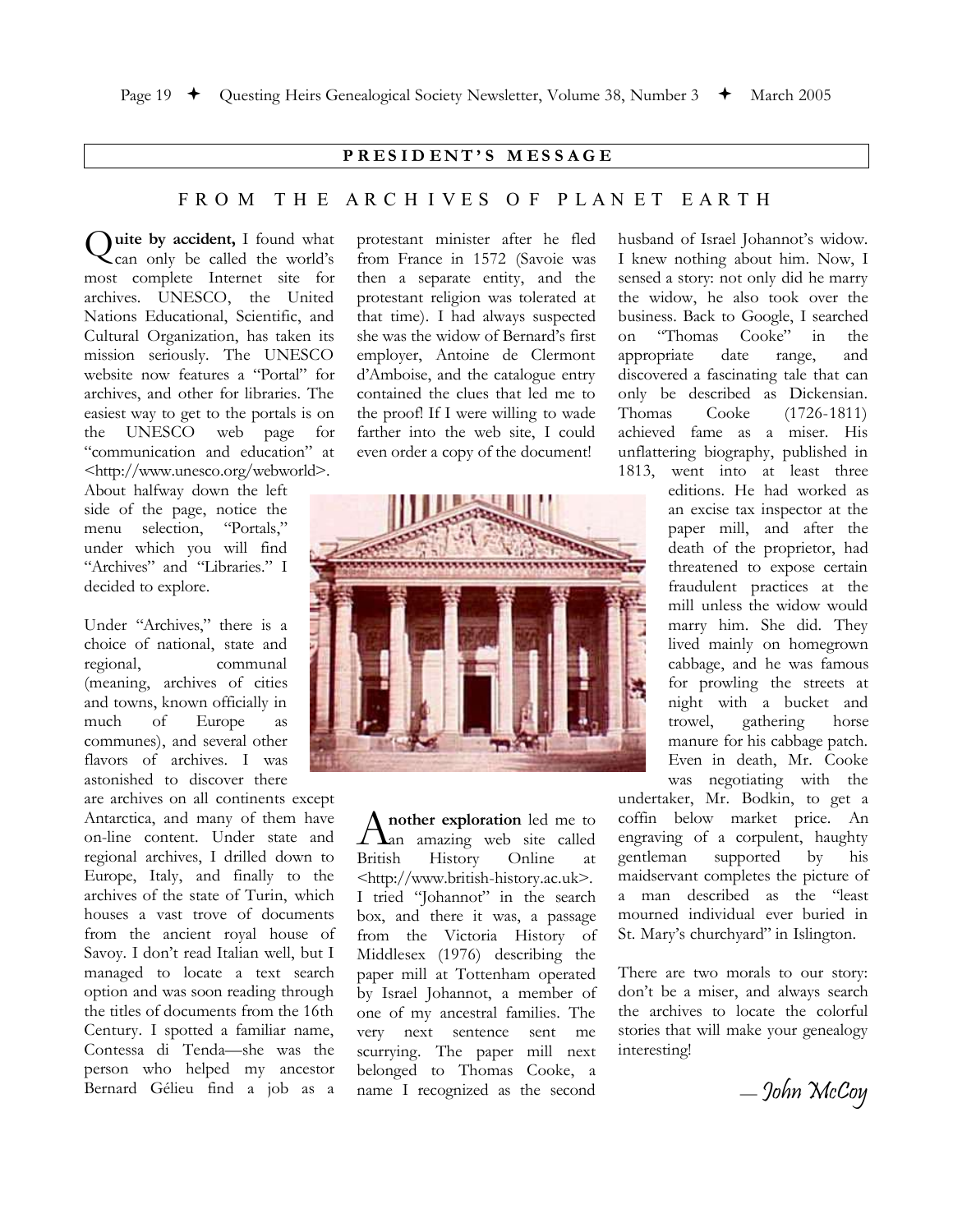# **O F I N T E R E S T**

### **CALIFORNIA STATEARCHIVES TO OPENRECORDS**

*On page 5 of the Winter 2005 issue of The Searcher, newsletter of the Southern California Genealogical Society, Paula Hinkel reports:*

In early October, The California State Archives announced that Governor Arnold Schwarzenegger had signed AB2719. This bill, whose primary sponsor was the Secretary of State, will open all records held by the State Archives 75 years after date of creation. Currently, records from such state agencies as Corrections, Youth Authority, Mental Health and many others are restricted from public access indefinitely.

This legislation will be effective January 1, 2005, opening all records created before 1931. More detailed information will follow on the State Archives web site at <http://www.ss.ca.gov/archives/archives.htm>in the coming weeks.

### $\bigstar$

### **LOS ANGELESCOUNTY BIRTH RECORDS PRESERVED**

*Bill Principe reports on page 13 of the Winter 2005 issue of The Searcher, newsletter of the Southern California Genealogical Society:*

I was in the Los Angeles County archives in Norwalk yesterday, and was very pleased to see that the oldest county birth records (1889 to 1920) have finally been preserved.

Until now, these irreplaceable records were sitting on a table in the records room, for anyone to handle. They were in broken bindings, and many of the pages were crumbling or torn.

The County hired Brown's River Records Preservation Service of Essex, Vermont. Brown's River has protected each page of these records in its own clear polyester

sleeve, and bound them all in new, durable binding.

I visit New England towns frequently, and many of them have hired Brown's River to preserve their oldest records. I know Los Angeles County made the right choice with this firm.

### $\bigstar$

### **ANY CHAPMANS OUT THERE?**

The Chapman Family Association Fifth Annual Convention will be held June 3-5, 2005, in Burlington, Vermont. All Chapman family members and researchers are invited to attend.

The program will include presentations on the various Chapman families in the United States, tips on genealogical research, and a business meeting. In addition, a great deal of material including genealogical data and related information will be available for research by attendees throughout the convention.

Tours are being arranged for participants prior to the conference. Visits to Vermont's Champlain Valley and other scenic and historic New England sites are being planned. Everyone is encouraged to spend a few extra days in the area looking for early New England ancestors. The convention will be held at the Holiday Inn Burlington, 1068 Williston Road, South Burlington VT 05403. Reservations should be made with the hotel before May 25, 2005. Mention the Chapman Family Association Convention to receive the group rate and to be recorded as part of the group. Phone (802) 863-6363 or (800) 799-6363, fax (802) 863-3061.

To receive registration forms and to obtain additional information, contact either Robert B. Chapman, 220 MacFarlane Drive #904, Delray Beach FL 33483-6821 email <Robertbchapman@cs.com>, or M. D. Chapman Morgan, P.O. Box 2325, Orcutt, CA 93457-2325 email <Chapmanmorgan@verizon.net>, or visit the Chapman Family Association Web Site at <http://www.chapmanfamilies.org/>.

RRRRRRRRRRRRRRRRRRRRR

A witty saying proves nothing.  $-$  V o I t a ir e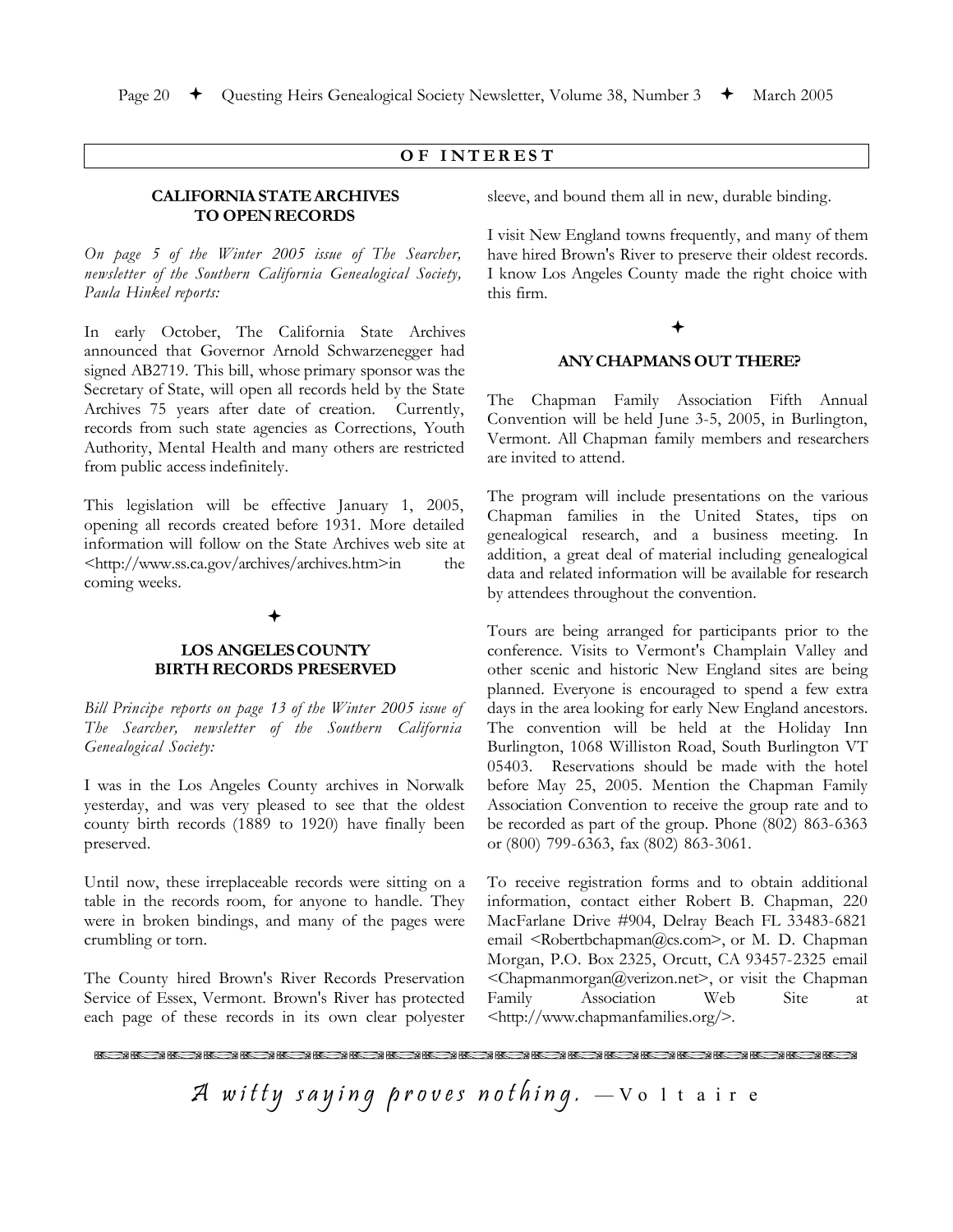# **E V E N T S**

### **BYU COMPUTERIZED GENEALOGYCONFERENCE MARCH 25-26, 2005**

The eighth annual Computerized Genealogy Conference at Brigham Young University has been scheduled for Friday and Saturday, March 25-26, 2005. This conference is designed to be a how-to guide for everyone, including beginning, intermediate, and advanced researchers. The focus of the conference is to learn how advancements in computer programs have revolutionized genealogical and family history work. Last year more than four hundred participants attended the Conference, learning how new programs can simplify and enhance genealogical research. Some topics that were covered included running genealogy software, working with databases, emailing to do genealogy, and finding useful tools on the Internet. Anyone with interest in genealogy is invited to join the Conference and meet with fellow genealogists and computer enthusiasts and to learn from leaders in the genealogy computer world—faculty, vendors and outside presenters. For further information, write BYU Conferences and Workshops, 136 Harman Continuing Education Building, Provo UT 84602-1516, phone (801) 422-4853, email  $\langle \text{cw136}(\hat{\textit{a}})$  byu.edu $\rangle$ , or visit <http://genealogyconferences.byu.edu>.

*Originally published in UpFront with NGS, The Online Newsletter of the National Genealogical Society. <http://www.NGSgenealogy.org/upfront.htm>.*

### ª

### **ORANGE COUNTYFAMILY HISTORYFAIR APRIL 23, 2005**

The Orange Family History Center will be presenting its Family History Fair on Saturday, April 23, from 9:00am to 5:00pm. The Fair will be held at the Orange FHC, located at 674 South Yorba Street in Orange.

Questing Heirs will have a presence there. John McCoy will be giving two classes: Research in French-Speaking Switzerland and Who Were the Huguenots? Liz Myers will be giving two classes: Ramming Through Your Brick Walls and Guide to Basic Use of Maps.

Attendance to the fair is free. All class materials will be

included in the syllabus, which costs \$10. A box lunch will be available for \$7.25.

The pre-registration deadline is April 13. Pre-registration is not required, but highly recommended. The syllabus and lunch should be ordered at the time of preregistration, since only a limited number will be available on the day of the seminar. The registration form has not yet been issued, however it should be available in time for our April newsletter.

Fore more information, contact the Orange FHC at (714) 997-7710.

 $\bigstar$ 

# **NATIONAL INSTITUTE ON GENEALOGICALRESEARCH JULY 10-16, 2005**

The National Institute on Genealogical Research (NIGR), held at the National Archives in Washington, D. C. and College Park, Maryland, is an intensive program offering on-site examination of federal records. Designed for experienced researchers, it is not an introduction to genealogy.

This year, the Institute will take place from Sunday, July 10 to Saturday, July 16. The program focuses on immigration, military, land, cartographic, passport, African American, and Native American records, and more. One day at Archives II and optional evening sessions at the Library of Congress and the DAR library are included.

Enrollment is limited. Application brochures will be mailed in February 2005. The class fills very quickly. Tuition is \$350 for applications postmarked by May 15, or \$400 thereafter. Scholarships are available. For more information or to receive an application brochure, write to NIGR, P.O. Box 724, Lanham MD 20703-0724, email <NatInsGen@juno.com>, or see the web site at <http://www.rootsweb.com/~natgenin/>.

*Originally published in UpFront with NGS, The Online Newsletter of the National Genealogical Society. <http://www.NGSgenealogy.org/upfront.htm >.*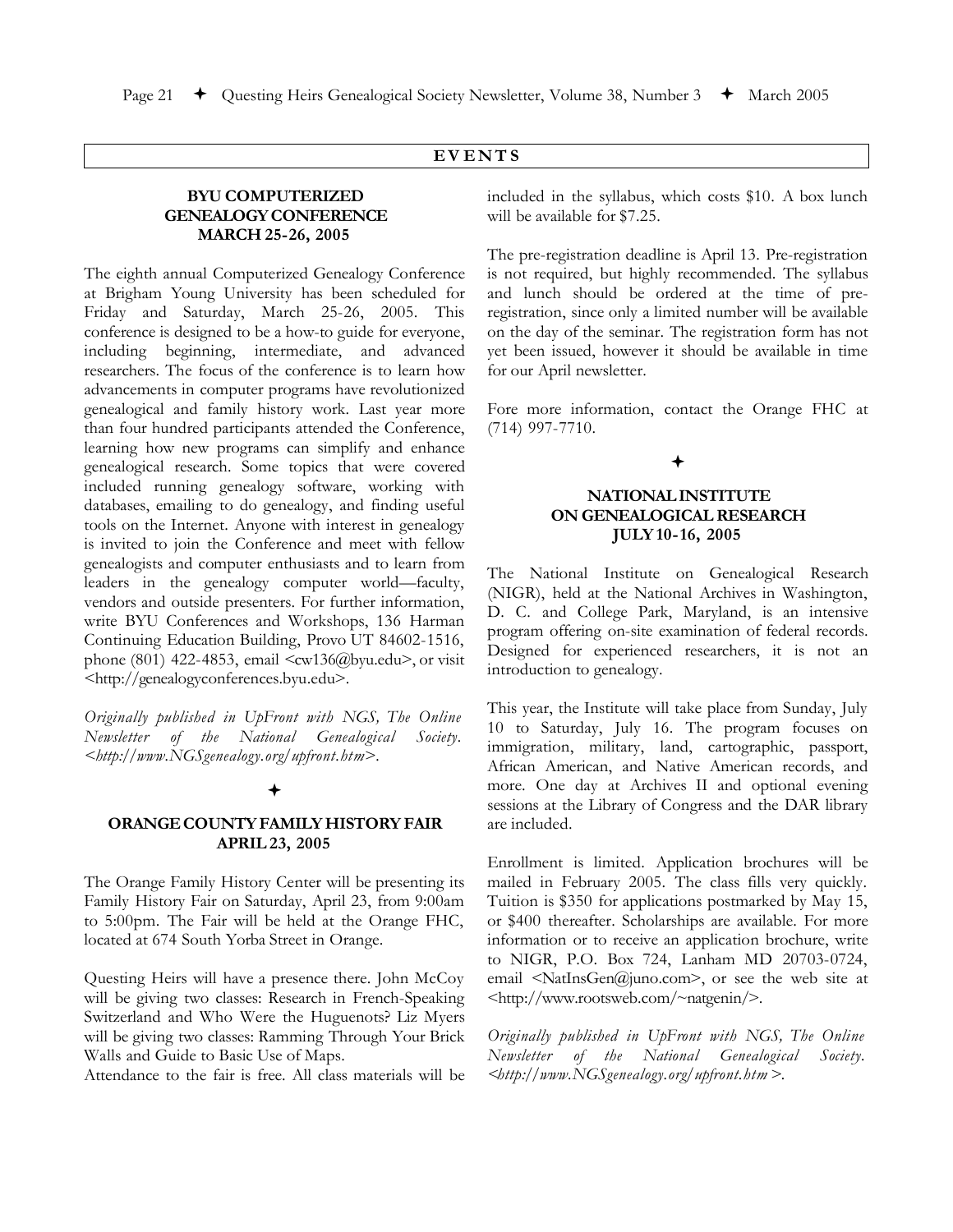### **O N T H E W E B**

### **HERITAGEQUESTADDS RECORDS <http://www.heritagequestonline.com/>**

HeritageQuest has added Revolutionary War Pension and Bounty Land Warrant Application Files to its site. This collection details records of more than 80,000 individuals who served in the Revolutionary War, and contains both genealogical and historical information. Each veteran's file usually contains six or more pages on each veteran and normally includes the veteran's former rank, unit, and period of service, age or date of birth, residence, and sometimes, genealogical information on other family members.

### ª

### **THEVALLEYOF THESHADOW <http://jefferson.village.virginia.edu/ vshadow2/tour.html>**

This site, created by the University of Virginia, is the gateway into the story of the Civil War as seen by the people of two communities in the Great Valley of the United States: Franklin County, Pennsylvania and Augusta County, Virginia. The project weaves together the histories of these two places, separated by a few hundred miles and the Mason-Dixon Line.

This site is laid out as a virtual building divided into eight rooms: Reception, Public Records, Reference Center, Letters & Diaries, Newspapers, Church Records, Military Records, and Maps & Images. These rooms are all hotlinked from the octagonal floor plan of our Archive, which comes from a building designed by Thomas Jefferson. You can then search different types of records from both Augusta and Franklin counties in each room.

### ª

### **BUFFALOROOTS <http://www.buffaloresearch.com>**

Buffalo Roots is a fast-loading, low-graphics, noncommercial website for family history in the eight counties of Western New York. It features hundreds of links for genealogical societies, historical organizations, libraries, archives, cemeteries, religious bodies, maps, as well as in-depth explanations of what kinds of records exist and where to find them, places to post the family names that you are researching, and more. Included is an alphabetized list of names and addresses of over 100 Buffalo-area genealogical organizations, local history groups, town historians, and others, all of whom do not have websites.

### $\bigstar$

### **ENCYCLOPEDIA OF GENEALOGY <http://www.eogen.com>**

The Encyclopedia of Genealogy, sponsored by Eastman's Online Genealogy Newsletter, is a free-content encyclopedia created by its readers. In fact, you can help by adding content: your own knowledge and expertise can help others. If you see anything in this encyclopedia that is incorrect, you can change it! If you see anything that is incomplete, you can add to it! If you note anything that is missing, you can add it! This encyclopedia will succeed because people like you contribute nuggets of information. When enough nuggets are added, the Encyclopedia of Genealogy will become a gold mine.

The Encyclopedia of Genealogy serves as a compendium of genealogical tools and techniques. It provides reference information about everything in genealogy except people. Look to the Encyclopedia of Genealogy to provide explanations of how to look up your family tree, explanations of terms found in genealogy research, including obsolete medical and legal terms. It will describe locations where records may be found. It also will describe how to research Italian, German, Polish, French-Canadian, Jewish, Black, Indian and other ancestors. In short, the Encyclopedia of Genealogy will serve as your standard genealogy reference manual.

It is to be noted that this encyclopedia is not a place to find all the ancestors of John Doe or all the descendants of John and Mary Smith. The World Wide Web already has many online message boards and databases that perform that function well. Instead, the Encyclopedia of Genealogy serves as a clearinghouse of genealogy techniques: where to find records, how to organize the data found, what the terminology means, and how to plan your next research effort.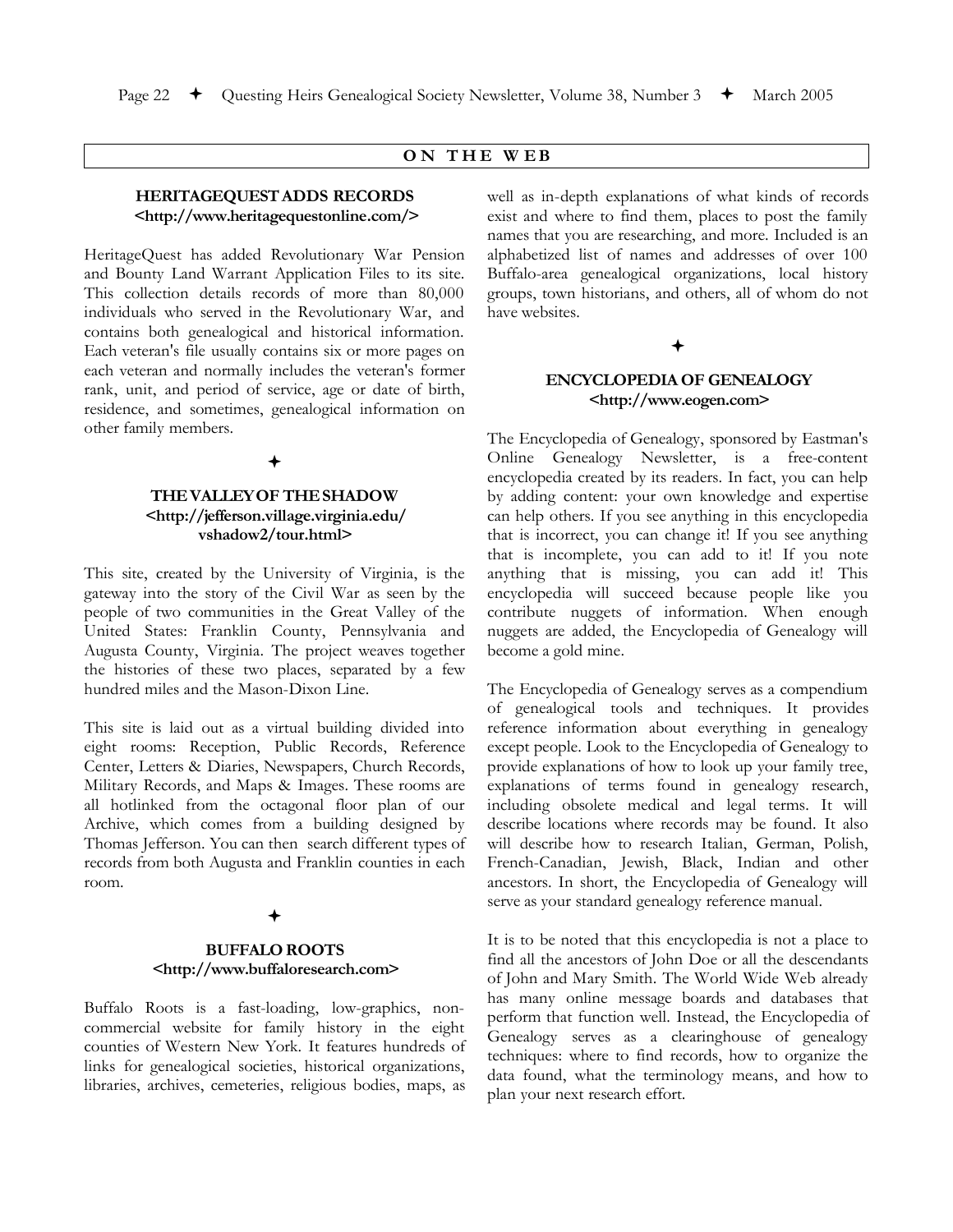# *L O C AL R E P O S I T O R I E S*

Here in the Los Angeles area we are blessed with an abundance of genealogical collections. Following is a list of some local *libraries and Family History Centers, along with a few highlights of their collections.*

### **LIBRARIES**

**LONG BEACH PUBLIC LIBRARY** 101 Pacific Avenue (at Ocean Boulevard) (562) 570-7500 <http://www.lbpl.org>

Monday 10am–8pm Tuesday & Wednesday 10am– 5:30pm Thursday 10am–8pm Friday & Saturday 10am–5:30pm Sunday closed

The downtown library features a large Genealogy section. Highlights of the collection include: the Filby immigration index collection; queries clipped from the Boston Transcript from the years 1896 to 1941, pasted onto 3" x 5" cards and filed alphabetically by surname; Long Beach newspapers and city directories on microfilm; California marriage and death indexes on microfiche; inhouse access to Ancestry Plus and HeritageQuest.

Access to the Long Beach Public Library catalog, the Long Beach History and Newspaper Index, and the Biographical and Genealogical Master Index is freely available on the LBPL web page. At-home access to ProQuest is available to cardholders.

Volunteers from Questing Heirs in the library on Saturday afternoons to offer assistance.

### **HUNTINGTONBEACH CENTRALLIBRARY**

7111 Talbert Avenue (at Golden West) (714) 842-4481 <http://www.hbpl.org/>

Monday 1–9 pm Tuesday–Thursday 9am–9pm Friday & Saturday: 9am–5pm Sunday 1–5pm

Their genealogical collection contains over 16,000 volumes, and includes 300 volumes of family histories on microfilm, the Hollingsworth Card File, and the NEHGS Register 1847-1977 on microfilm.

# **LOS ANGELES PUBLIC LIBRARY**

630 West Fifth Street, Los Angeles (213) 228-7000 <http://www.lapl.org/ central/history.html>

Monday–Thursday 10am–8pm Friday & Saturday 10am–6pm Sunday 1pm-5pm

Features the largest genealogical holdings of any Southern California public library with more than 40,000 volumes, 80,000 maps, and nationwide city directories on 5,000 rolls of microfilm. As if that weren't enough, the food court has great Chinese food.

### $\bigstar$

### **FAMILYHISTORYCENTERS**

Family History Centers of the Church of Jesus Christ of Latter-Day Saints are open free of charge to members of the general public interested in doing genealogical research. Volunteers are on hand and will gladly give you assistance.

### **LOS ANGELES FAMILY HISTORYCENTER**

10741 Santa Monica Boulevard, West Los Angeles (on the grounds of the Los Angeles Temple) (310) 474-9990 <http://www.lafhc.org>

Tuesday–Thursday 10am–7pm Friday & Saturday 9am–5pm Sunday & Monday closed

# **ORANGE FAMILY HISTORYCENTER**

674 South Yorba Street, Orange (714) 997-7710

Tuesday–Thursday 9am–9pm Friday & Saturday 9am–5pm Sunday & Monday closed

There are several smaller local Family History Centers, too:

#### **LONG BEACH (Bixby Knolls)**

3701 Elm Avenue (562) 988-0509

### **LOS ALAMITOS**

4142 Cerritos Avenue (714) 821-6914

### **CERRITOS**

17909 Bloomfield Avenue (562) 924-3676

It is advised to call the local centers for their hours of operation, as they may change from time to time.